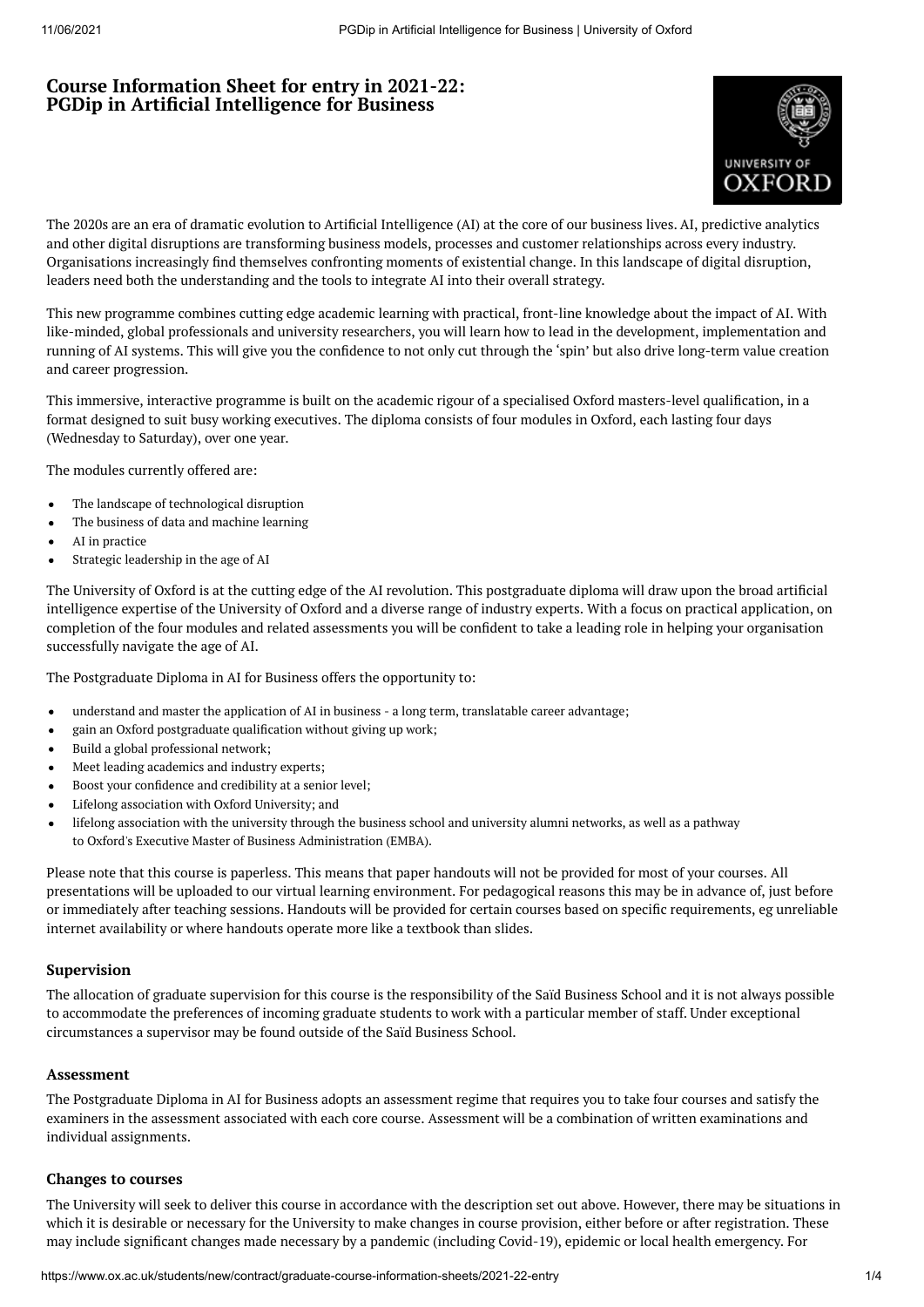further information, please see the University's Terms and Conditions (http://www.graduate.ox.ac.uk/terms) and our page on changes to courses (http://www.graduate.ox.ac.uk/coursechanges).

## **Expected length of course**

|                                  | Part Time Only |  |
|----------------------------------|----------------|--|
| <b>Expected length</b> 12 months |                |  |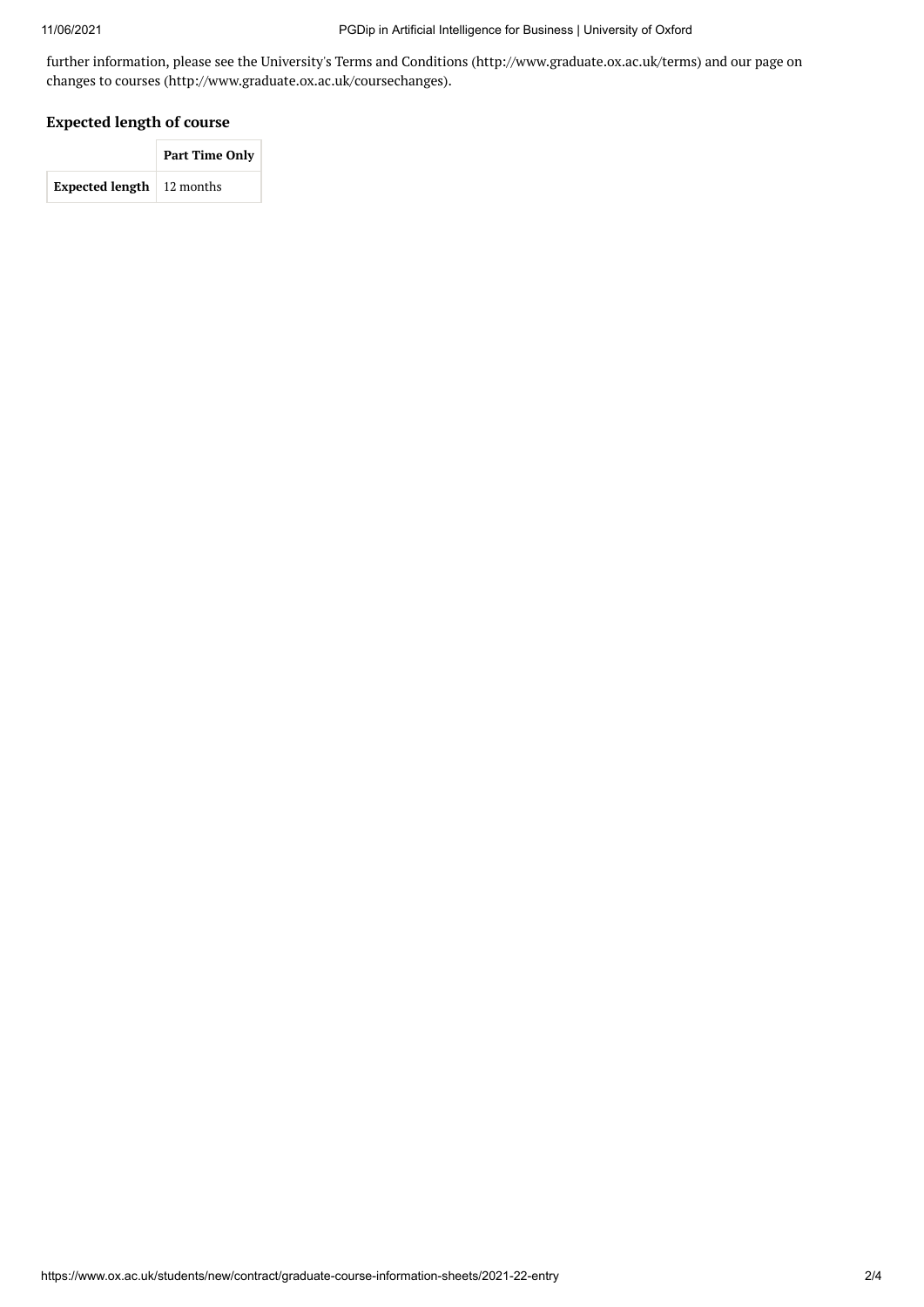## **Costs**

#### **Total course fees for entry in February 2022**

| Fee status                                                       | <b>Total Course fees</b> |
|------------------------------------------------------------------|--------------------------|
| Home (UK, Republic of Ireland,<br>Channel Islands & Isle of Man) | £27,581                  |
| Overseas (including EU)                                          | £27,581                  |

Course fees cover your teaching as well as other academic services and facilities provided to support your studies. Unless specified in the additional cost information (below), course fees do not cover your accommodation, residential costs or other living costs. They also don't cover any additional costs and charges that are outlined in the additional cost information.

#### **Deposits**

If your application is successful, you will be asked to pay a deposit against your course fees at the application stage as a condition of your offer. The deposit amount and date by which payment must be made are shown below.

| Fee status                     | <b>Amount of deposit</b> | Date by which deposit must be paid           |
|--------------------------------|--------------------------|----------------------------------------------|
| Home/EU<br>(including Islands) | £4,137                   | Approximately 30 days after an offer is made |
| Overseas                       | £4,137                   |                                              |

The department's website provides further [information](http://www.sbs.ox.ac.uk/programmes/degrees/dgb/how-apply) about deposits for this course.

### **Additional cost information**

As part of your course requirements, you will need to choose a final integrative assignment topic. Depending on your choice of topic and the research required to complete it, you may incur additional expenses, such as travel expenses, research expenses, and field trips. You will need to meet these additional costs, although you may be able to apply for small grants from your department to help you cover some of these expenses. Please note that this course requires that you are taught in Oxford, and you will need to incur travel and accommodation costs to attend the course if you do not live in the Oxford area.